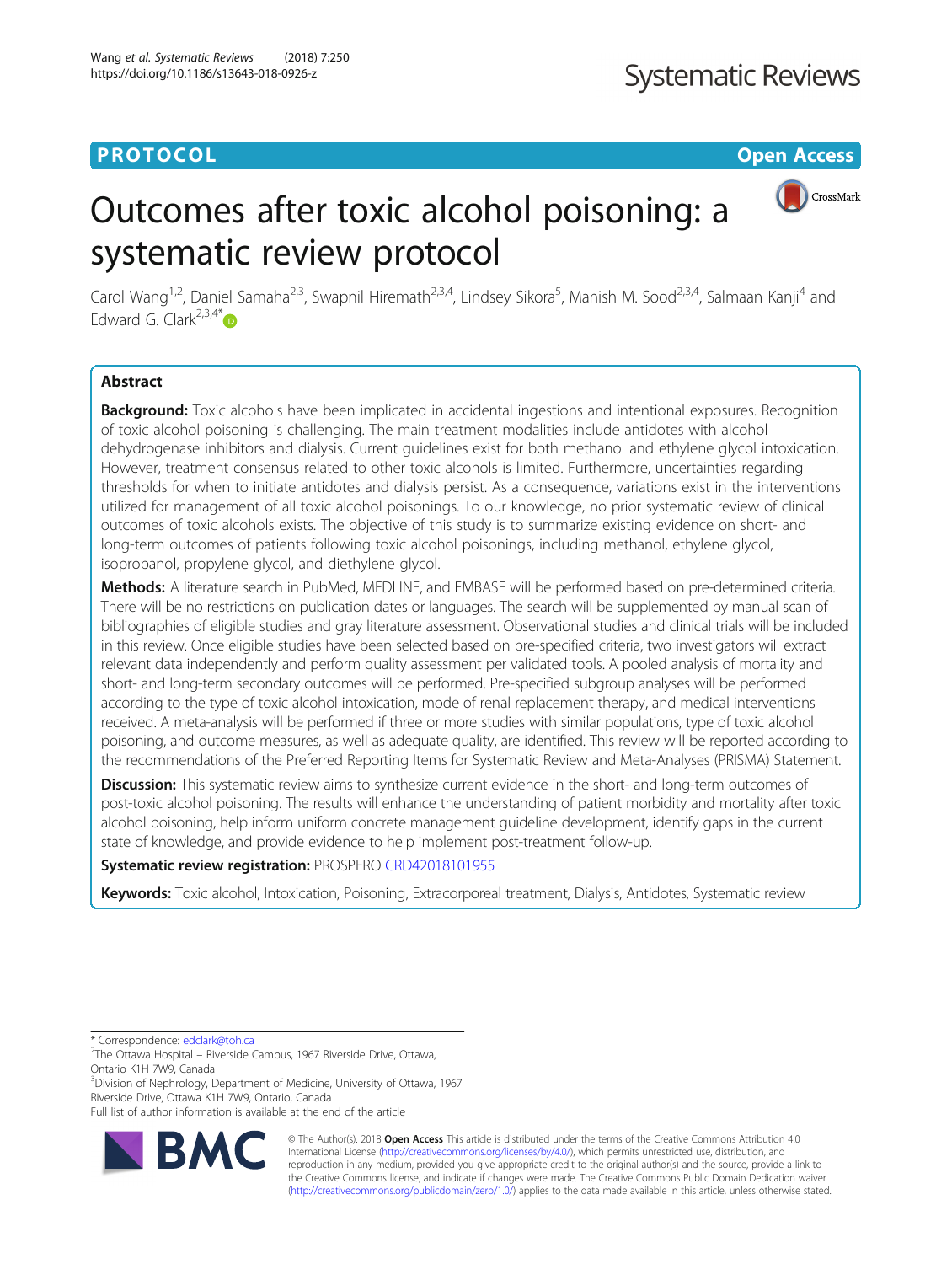#### Background

Toxic alcohols include methanol, ethylene glycol, isopropyl alcohol, diethylene glycol, and propylene glycol [\[1](#page-5-0), [2](#page-5-0)]. These alcohols have been implicated in accidental ingestions as well as intentional exposures in suicides and homicides [[1](#page-5-0)]. They are readily obtainable through automotive and hardware stores as well as household detergents [\[1](#page-5-0)]. Between 2005 and 2014, methanol made up 5.7% while ethylene glycol constituted 5.9% of all intoxications managed with extracorporeal renal replacement therapy (ECRT) in Canada [\[3\]](#page-5-0). In the USA, approximately 50% of ECRTs performed over the same time period were for ethylene glycol, lithium, and salicylates intoxications [\[3](#page-5-0)]. Methanol poisoning was the most common indication for the management with renal replacement therapy amongst toxic alcohol intoxications, others of which include ethylene glycol, isopropanol, propylene glycol, and diethylene glycol [[3](#page-5-0)].

Recognition of toxic alcohol poisoning is challenging due to non-specific clinical presentation and that patients are often unable to provide a history of exposure at presentation [\[1](#page-5-0), [2\]](#page-5-0). Clinical manifestations may evolve with the formation of toxic metabolites and are further compounded by co-ingestions [\[1](#page-5-0)]. Another element of challenge for diagnosis is a negative parent compound level in the serum if there is a delay in clinical presentation and the initial compound has been metabolized [[1\]](#page-5-0). Prompt identification and initiation of therapy have important prognostic implications [\[4\]](#page-5-0).

The toxicity of methanol and ethylene glycol arises from their respective metabolites while the parent compound is relatively innocuous [\[4](#page-5-0)]. The parent compounds of methanol and ethylene glycol are metabolized by alcohol dehydrogenase [\[1](#page-5-0)]. Formic acid is the breakdown product of methanol, which has the propensity to accumulate in the retina and basal ganglia to produce visual disturbances and blindness [[1,](#page-5-0) [2](#page-5-0)]. Ethylene glycol is eventually converted to oxalic acid, which causes renal and cranial nerve damage secondary to calcium oxalate deposition [\[1,](#page-5-0) [2](#page-5-0), [5](#page-5-0)]. Metabolic acidosis and inebriation are common features of methanol and ethylene glycol metabolite toxicity [[4](#page-5-0)]. The American Academy of Clinical Toxicology has outlined recommendations for antidote therapy with either ethanol or fomepizole as well as indications for hemodialysis [[5](#page-5-0)–[7](#page-5-0)]. Hemodialysis effectively removes both the parent compound and its toxic metabolites in addition to correcting metabolic disturbances [\[5](#page-5-0), [6,](#page-5-0) [8](#page-5-0)].

In contrast to methanol and ethylene glycol, the toxicity of isopropanol arises from the parent compound [[9\]](#page-5-0). Isopropanol is commonly found in rubbing alcohol and hand sanitizers and utilized as solvent or coating for industrial purposes [\[9](#page-5-0)]. Non-specific presentations associated with isopropanol poisoning include altered level of consciousness, respiratory depression, gastritis, acute pancreatitis, hypotension, and lactic acidosis [[1,](#page-5-0) [2,](#page-5-0) [9](#page-5-0)]. Alcohol dehydrogenase inhibitors are contraindicated due to the associated accumulation of parent compound while its metabolite acetone is non-toxic [\[2](#page-5-0), [9](#page-5-0)]. Isopropanol is excreted by the kidneys and toxicity is mainly managed supportively, but hemodialysis is approximately 52 times more effective for the removal of isopropanol  $[1, 9]$  $[1, 9]$  $[1, 9]$ .

Propylene glycol and diethylene glycol toxicity are less commonly described in the literature. Propylene glycol is a common solvent for parenteral medications such as lorazepam, hence associated with high-dose infusion [[10](#page-5-0)]. The compounds and their metabolites may precipitate metabolic acidosis and acute kidney injury [\[10](#page-5-0)–[12](#page-5-0)]. Dialysis has been the main treatment modality for both toxicities while alcohol dehydrogenase inhibitor administration has been described in the literature for the management of diethylene glycol poisoning [\[10](#page-5-0)–[13](#page-5-0)]. In some cases, hemodialysis has been initiated for the management of severe acidosis in the context of multiorgan failure due to propylene glycol and diethylene glycol intoxication for which treatment guidelines are not currently available [\[1](#page-5-0)].

Recommendations for the management of methanol poisoning have been put forth by the Extracorporeal Treatments in Poisoning (EXTRIP) workgroup and American Academy of Clinical Toxicology in the form of published guidelines for both methanol and ethylene glycol intoxications  $[5-7]$  $[5-7]$  $[5-7]$ . Unfortunately, it appears that the therapeutic benefits of hemodialysis are limited in cases where the toxic alcohols and metabolites have been metabolized and clinical sequelae are established [[8\]](#page-5-0). Furthermore, consensus on thresholds for when to initiate alcohol dehydrogenase inhibitor and dialysis has yet been established [\[1](#page-5-0), [2,](#page-5-0) [4](#page-5-0)]. Similar treatment guidelines and established standard of care have not been formulated for other types of toxic alcohols. Despite the presence of treatment guidelines for methanol and ethylene glycol poisoning, variations exist in their intervention strategies. For instance, the utilization of antidote monotherapy versus combination with renal replacement therapy, as well as the addition of adjunctive therapies such as folate in methanol poisoning and pyridoxine in ethylene glycol intoxication, is not standardized [\[1](#page-5-0), [4](#page-5-0)]. Ethylene glycol and methanol concentration thresholds at which fomepizole can be safely discontinued remain to be defined  $[4]$  $[4]$ . The vast majority of existing literature on toxic alcohol poisoning is in the form of observational studies and systematic reviews on its epidemiology, clinical presentations, and management. Although predictors for negative long-term consequences of toxic alcohol poisoning have been described [[14\]](#page-5-0), there is an overall paucity of data focusing on patient outcomes. Short-term patient outcomes have been mentioned as part of the reports focusing on clinical presentations and management of toxic alcohol poisoning instead of being the focus of studies. Individual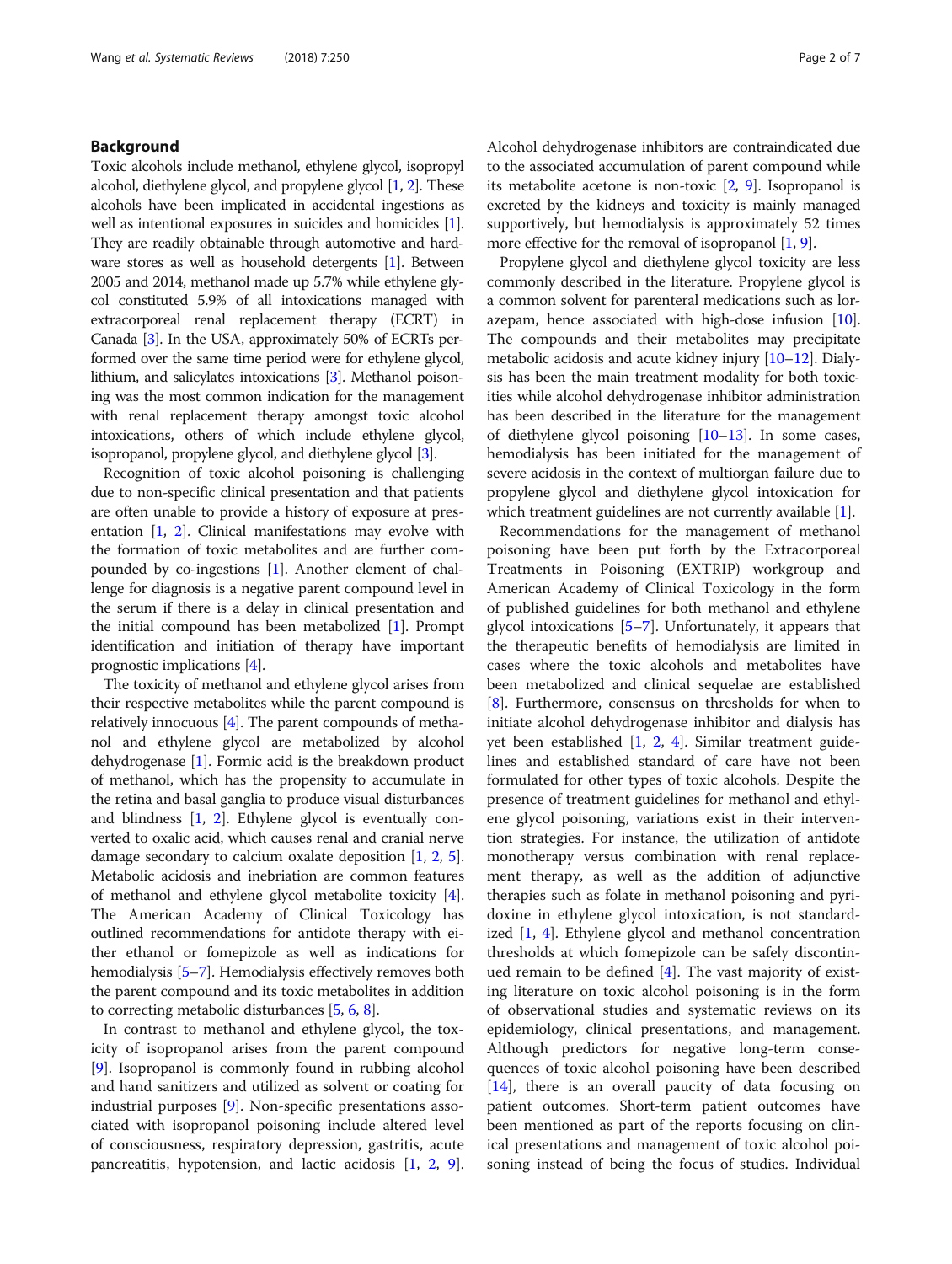observational studies with small sample sizes have examined the neurological and renal sequelae of methanol and diethylene glycol poisoning with variable lengths of follow-up ranging from 2 to 18 months [[15](#page-5-0)–[17\]](#page-5-0). To our knowledge, no prior systematic review of short- and long-term outcomes of toxic alcohols has been published. Toxic alcohol poisonings such as methanol intoxication continue to result in high morbidity and mortality likely due to the delayed presentation to medical care and challenges in establishing the correct diagnosis [\[18\]](#page-5-0). This article describes the protocol for a systematic review aimed at summarizing existing evidence on short- and long-term outcomes of adult patients following toxic alcohol poisoning.

### Methods

The objective of this study is to summarize the existing evidence regarding short-term and long-term clinical outcomes of patients after toxic alcohol poisoning. The systematic review protocol is reported in accordance with the PRISMA-P 2015 Checklist (see Additional file [1](#page-5-0)). This protocol was registered with the International Prospective Register of Systematic Reviews (PROSPERO) CRD4201810 1955. A public trial of amendments to this systematic review protocol will be reflected in PROSPERO.

#### Eligibility criteria

All studies that have reported on short-term and/or long-term outcomes of adult patients > 18 years old who presented with toxic alcohol poisoning are eligible. Both interventional and observational trials will be included. Case reports and case series consisting of less than or equal to five cases will be excluded. No restrictions will be placed on the study duration, study period, or date of publication. Furthermore, the pre-specified criteria detailed below must also be met.

We will include studies with patients 18 years of age or older diagnosed with toxic alcohol poisoning (specifically methanol, ethylene glycol, isopropanol, propylene glycol, and diethylene glycol poisoning). There are four groups of interest: (1) those treated with dialysis (this refers to extracorporeal interventions such as hemodialysis, continuous hemofiltration, hemoperfusion, continuous renal replacement therapy, and peritoneal dialysis, in this context), (2) those treated with specific antidote therapies fomepizole and/or ethanol, (3) those treated with both dialysis and specific antidote therapy, and (4) those treated with other medical treatments or supportive therapy only.

The diagnosis of toxic alcohol poisoning may be made according to the presence of toxic alcohol(s) measured in the blood. Other criteria for toxic alcohol poisoning will also be included if they are clearly defined.

Clinical outcomes of interest are separated into short- and long-term, whereby short-term outcomes encompass clinically relevant end points (defined below) between the time of intoxication and hospital discharge. Long-term outcomes span up to 10 years post-hospitalization The primary outcome of interest in this systematic review is mortality at any time point reported. Short-term secondary renal outcomes include whether dialysis was undertaken for acute kidney injury due to toxic alcohol ingestion, type of dialysis, renal recovery at the time of hospital discharge, and duration of dialysis if renal recovery was achieved at discharge. Long-term secondary renal outcomes refer to ongoing dialysis dependence after hospital discharge, renal recovery post-discharge, duration of dialysis, and progression to end-stage renal disease requiring transplantation. Of note, renal recovery is defined as independence from renal replacement therapy [[19,](#page-5-0) [20\]](#page-5-0). Short-term toxin-associated complications include dependence on cardiopulmonary supports (such as assisted ventilation and vasopressors), altered level of consciousness, and duration of hospitalization. Both the short- and long-term toxin-mediated complications such as vision loss due to methanol, neurologic deficits, and cardiovascular events will also be recorded.

#### Search strategy

PubMed, MEDLINE (via Ovid), and EMBASE (via Ovid) were searched initially for prior systematic reviews that have addressed similar topics. PROSPERO was also searched to ensure a similar systematic review study protocols has not been registered. No prior studies of our topic of interest have been identified. The following databases will be searched by a health sciences librarian (LS) during the electronic component of the systematic review: MED-LINE and MEDLINE in Process (via OVID), EMBASE Classic + EMBASE (via OVID), Cochrane's Central Registry for Randomized Controlled Trials, CENTRAL (via OVID), and PubMed. A search strategy will be developed in MEDLINE and then translated into the other databases, as appropriate (see [Appendix](#page-4-0)). All databases will be searched from the date of inception to July 3, 2018. There are no language exclusion criteria nor any other publication restrictions. All references will be entered into the citation manager, Endnote (version X9, Clarivate Analytics Inc., Philadelphia, PA), for processing. Supplemental searching will include a manual scan of the bibliographies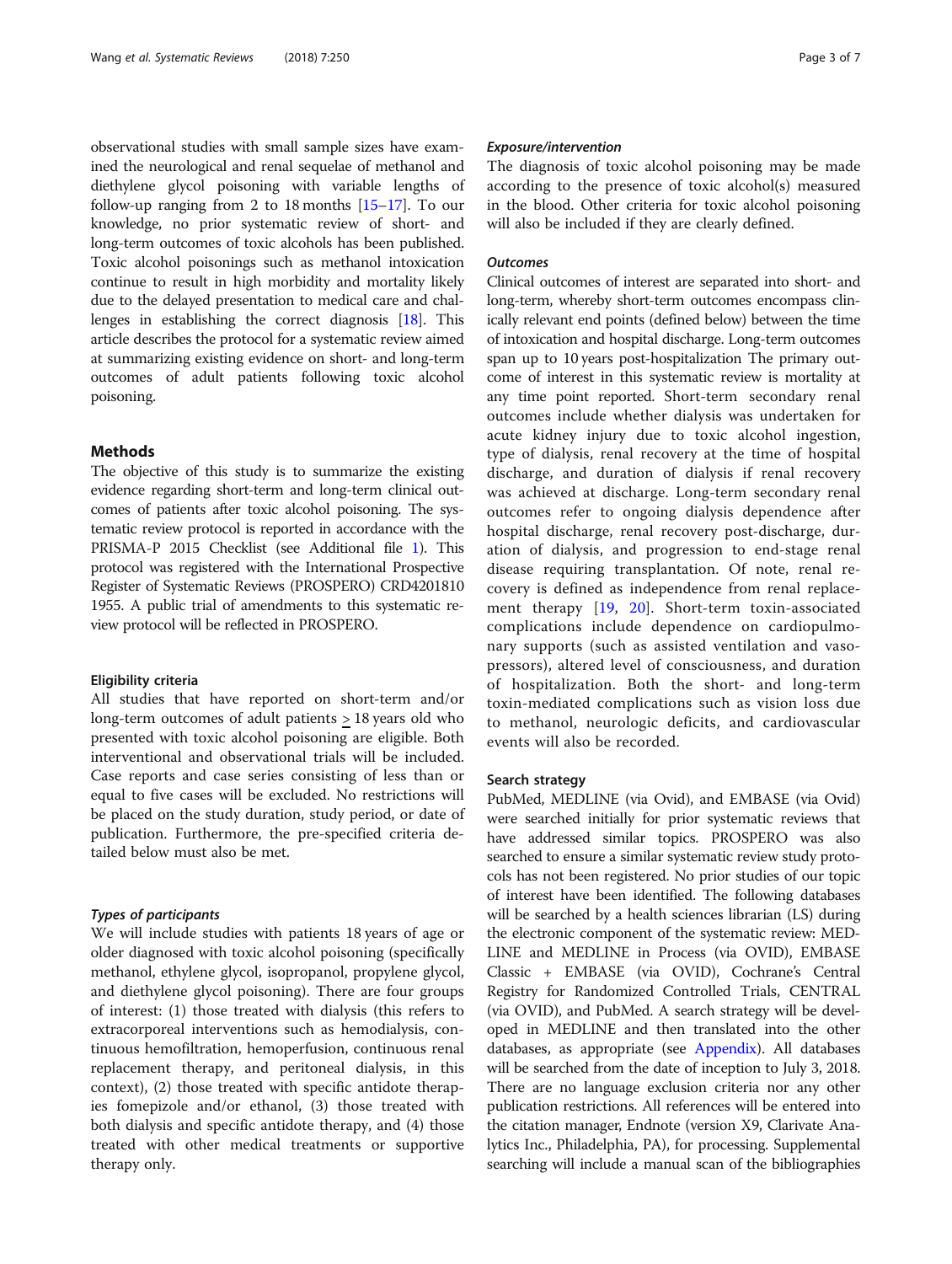of eligible studies, as well as gray literature searching in clinical trial registries such as clinicaltrials.gov and Google Scholar. The first three pages of the Google Scholar search will be screened for relevant titles. Studies will be screened by two reviewers (CW and EC) in the systematic review software, Covidence (Veritas Health Innovation LTD). Screening will occur at two levels: title/abstract and then full-text screening.

#### Study records

Relevant data will be extracted from Covidence (Veritas Health Innovation LTD) and managed using Microsoft Excel. The first author will be responsible for the master copy. Comprehensive Meta-Analysis (version 2, Biostat) software will be used for data synthesis.

#### Data collection process

Two investigators (CW and EC) will screen the study titles and abstracts independently to determine eligibility for full-text assessment. The studies must meet the following criteria: (a) adult patients with toxic alcohol ingestion, including co-ingestions; (b) reported intoxication management (including both medical therapies and dialysis) and short-/long-term outcomes; (c) relevant studies of English and French languages will be included. Subsequently, the same investigators will examine the full texts to select those meeting the inclusion and exclusion criteria. Disagreements will be resolved with discussion until consensus is reached or involvement of a third investigator (SH).

#### Data extraction

A data extraction form will be created and populated with variables pertaining to the study population and primary and secondary outcomes of interest. The study characteristics of each eligible study including first author, publication year, location of study, study design, number of treatment arms, and follow-up duration will be tabulated. The age, gender, population size, and other baseline demographics such as baseline comorbidities and renal function (if known) will also be recorded. Patient characteristics include intoxicating agent(s), intention of intoxication (e.g., suicide, accidental), serum concentration of toxic alcohol, and time from ingestion/presentation to presentation for medical care. Factors associated with medical interventions include the interval between the time of ingestion to initiation of therapy, administration of antidotes, administration of elimination enhancement therapy (e.g., activated charcoal, gastric lavage), and criteria for proceeding to dialysis (ex. pH). When applicable, the study's inclusion and exclusion criteria, if available, will also be sought.

In this systematic review, the short- and long-term mortality following toxic alcohol poisoning will be examined. In addition to secondary outcomes outlined above, other short-term secondary outcomes of interest include vasopressor dependence, respiratory failure requiring ventilatory support, renal failure, altered level of consciousness, and duration of hospitalization. Long-term outcomes such as renal recovery, toxin associated complications (for example, visual disturbances due to methanol), vision deficits, other neurologic defects, and cardiovascular events will also be recorded. One reviewer (CW) will collate the above data into Covidence (Veritas Health Innovation LTD) to be reviewed by a second author (EC).

#### Quality assessment

The quality of reporting and risk for bias of each included study will be assessed independently by two investigators (CW and EC). Disagreements will be resolved by consensus or involvement of a third reviewer if indicated. Observational studies will be evaluated in accordance with the Cochrane Risk of Bias Assessment Tool for Non-Randomized Studies of Interventions [[21](#page-5-0)], and their quality of reporting will be assessed per Strengthening the Reporting of Observational Studies in Epidemiology (STROBE) Checklist [\[22](#page-5-0)]. Qualities of non-randomized trials will be examined per the Risk of Bias In Non-randomized Studies of Interventions (ROBINS-I) tool [\[23\]](#page-6-0). The Cochrane Handbook "Risk of Bias" assessment tool will be employed to assess any randomized controlled trials [\[24\]](#page-6-0).

#### Data synthesis

For dichotomous outcome measures, we will calculate a pooled estimate of the proportion of patients across studies and the corresponding 95% confidence interval (CI). For continuous outcomes (e.g., time to dialysis discontinuation), we will calculate a pooled estimate of the mean and a corresponding 95% CI. Pooled analysis will be performed if three or more studies with adequate quality include similar populations, the same type of toxic alcohol intoxication, and outcome(s). The pooled analysis will be performed using the random effects model of DerSimonian and Laird [[25\]](#page-6-0). Study level statistical heterogeneity will be examined utilizing the Cochran's Q and the  $I^2$  test [[24\]](#page-6-0). If high statistical heterogeneity is detected (defined as > 75%), it will be explored using the subgroup analysis specified below. Publication bias will be assessed by visual examination of the funnel plot and using Egger's test [[26\]](#page-6-0). Pre-specified subgroup analyses will be performed based on the type of toxic alcohol poisoning, dialysis use, and medical intervention received. Type of alcohol poisoning will be assessed as a separate subgroup given that different types of alcohol poisoning have different pathophysiologic mechanisms and can be expected to have different outcomes [\[1](#page-5-0)]. In addition, the use of dialysis and other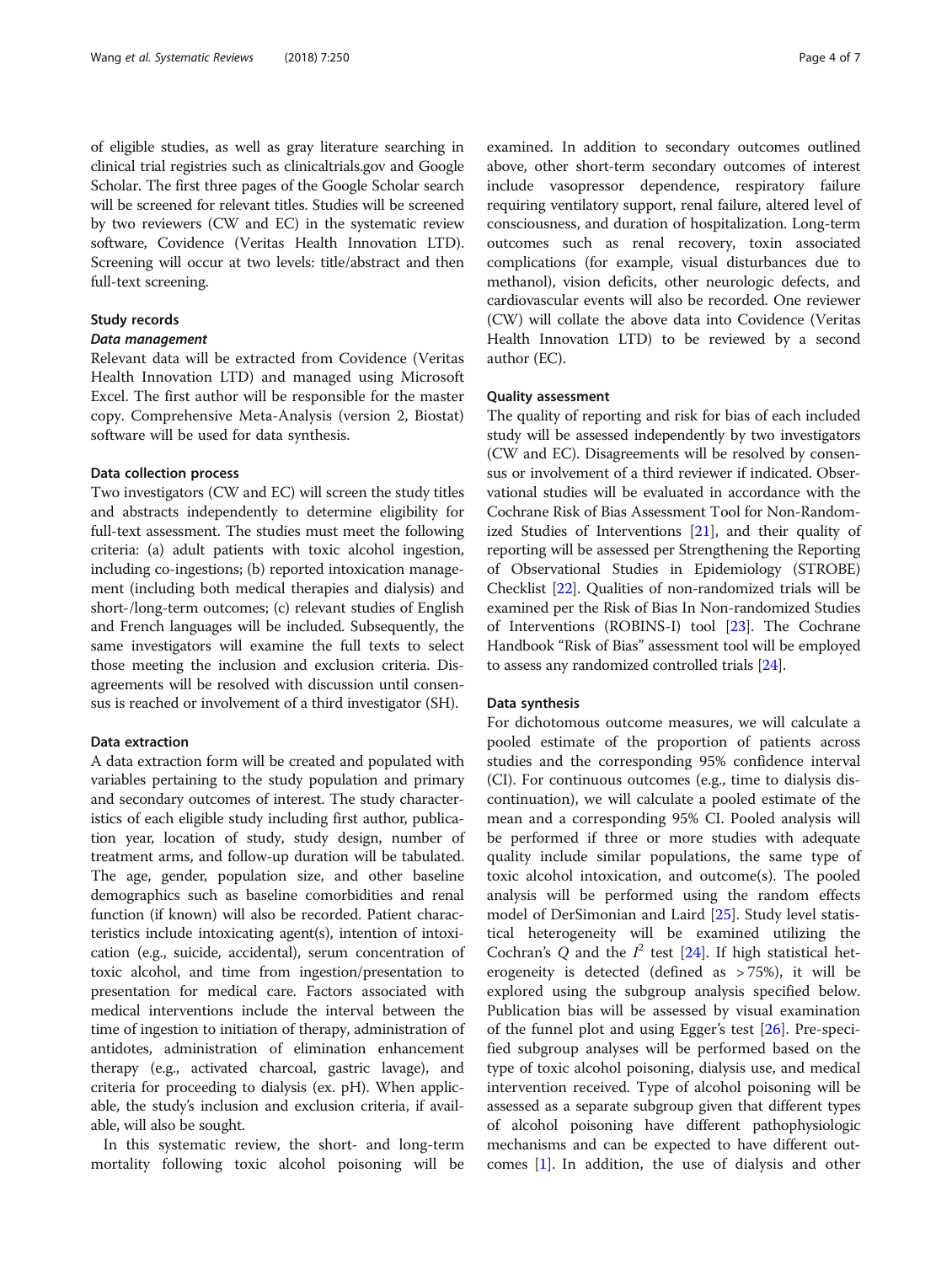<span id="page-4-0"></span>medical interventions (e.g., fomepizole treatment) is often employed in more severe cases in which worse outcomes might be expected than the overall patient population with toxic alcohol poisoning [[1\]](#page-5-0). If sufficient intervention trials pertaining to the review topic are found and included, then an examination of the quality of evidence will be performed using the Grading of Recommendations Assessment, Development and Evaluation (GRADE) criteria [\[27](#page-6-0)].

#### Potential limitations

We anticipate potential limitations to our review due to the likelihood that there will be a wide heterogeneity across the included studies with respect to the types of toxic alcohol poisoning, differences in reported outcomes, absence of comparator groups in many studies, and differences in patients' characteristics at baseline. At the review level, we expect challenges with respect to the possibility that many studies will be case series in which case the selection of patients for inclusion is less likely to be representative of the overall population of patients with toxic alcohol poisoning.

#### Protocol amendments

Any protocol amendments will be clearly documented and justified with an addendum made to the protocol specifying the changes and their justification. In addition, any such changes and their justification will be included in the final report of the review.

#### Discussion

Toxic alcohols are readily accessible in household and hardware stores [[1\]](#page-5-0). Accidental and intentional poisoning through ingestion remains prevalent [\[3](#page-5-0)]. Understanding the mechanisms by which each alcohol imparts its toxicologic effects has aided in the development of antidotes and the role for renal replacement therapy (in particular, hemodialysis). However, there is likely variation in treatment practice due to the lack of robust consensus regarding thresholds for initiating medical therapies such as antidotes and renal replacement therapy [[1](#page-5-0), [2,](#page-5-0) [4](#page-5-0)]. In addition, little is known about long-term outcomes. This systematic review will examine the short- and long-term outcomes of patients after toxic alcohol poisoning and with respect to the treatments they did or did not receive. In doing so, we hope it will help shed light on the impact of various treatments on outcomes and help inform the optimal management and follow-up after toxic alcohol poisonings.

#### Appendix

### MEDLINE search strategy

- 1. exp. Renal Replacement Therapy/
- 2. ((kidney\* or renal) adj3 replacement adj2 therap\*).tw.
- 3. exp. Renal Dialysis/
- $((\text{real or extracorpored}) \text{adj2 dialys} \# \text{s}).$ tw.
- 5. exp. Hemofiltration/
- 6. h?mofiltration\*.tw.
- 7. h?modialys#s.tw.
- 8. h?modialfiltration\*.tw.
- 9. Dialysis/
- 10. cavf.tw.
- 11. sustained low-efficiency dialysis.tw.
- 12. sled.tw.
- 13. or/1–12
- 14. ethylene glycols/ or chloral hydrate/ or chloralose/ or ethylene glycol/ or methoxyhydroxyphenylglycol/ or polyethylene glycols/ or cetomacrogol/ or hydrogel, polyethylene glycol dimethacrylate/ or nonoxynol/ or octoxynol/ or poloxalene/ or poloxamer/ or polysorbates/
- 15. (toxic adj2 alcohol\*).tw.
- 16. (ethylene adj2 glycol\*).tw.
- 17. ethanediol\*.tw.
- 18. hydroxyethanol\*.tw.
- 19. (monoethylene adj2 glycol\*).tw.
- 20. (diethylene adj2 glycol\*).tw.
- 21. polyhydroxyethyl\*.tw.
- 22. hydrogel\*.tw.
- 23. (advantage adj S).tw.
- 24. (delfen adj cream\*).tw.
- 25. (emulgen adj "911").tw.
- 26. (emulgin adj "913").tw.
- 27. methanol\*.tw.
- 28. (chloral adj hydrate\*).tw.
- 29. dihydroxyethane\*.tw.
- 30. noctec.tw.
- 31. chloralose.tw.
- 32. anhydroglucochloral\*.tw.
- 33. glucochloral\*.tw.
- 34. cetomacrogol\*.tw.
- 35. nonoxynol\*.tw.
- 36. octoxynol\*.tw.
- 37. poloxalene\*.tw.
- 38. poloxamer\*.tw.
- 39. polysorbate\*.tw.
- 40. methoxyhydroxyphenylglycol\*.tw.
- 41. methoxyphenylethyleneglycol\*.tw.
- 42. (methoxyphenylethylene adj glycol\*).tw.
- 43. mopeg.tw.
- 44. mhpg.tw.
- 45. vanylglycol\*.tw.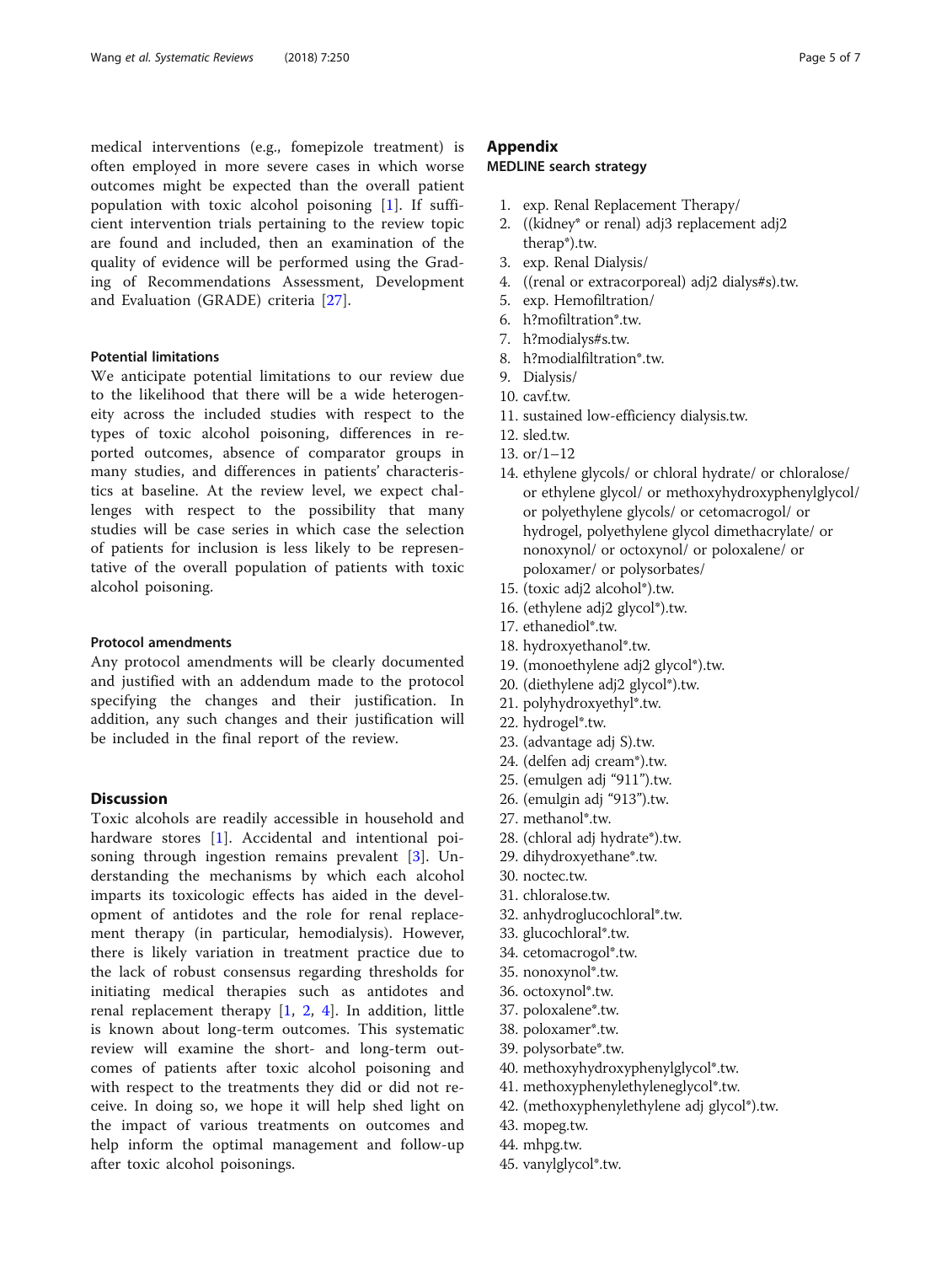- <span id="page-5-0"></span>46. (polyethylene adj2 (oxide\* or glycol\*)).tw.
- 47. macrogol\*.tw.
- 48. polyoxyethylene\*.tw.
- 49. triton\*.tw.
- 50. polyethyleneoxide\*.tw.
- 51. nonoxinol\*.tw.
- 52. (patentex adj oral).tw.
- 53. pluronic\*.tw.
- 54. proxanol\*.tw.
- 55. octoxinol\*.tw.
- 56. or/14–55
- 57. exp. Adult/ or (adult or adults or adulthood or middle age or middle aged or elderly or senior or seniors or man or men or woman or women).tw.
- 58. 13 and 56 and 57

### Additional file

[Additional file 1:](https://doi.org/10.1186/s13643-018-0926-z) PRISMA-P 2015 Checklist (DOCX 35 kb)

#### Abbreviations

EMBASE: Excerpta Medica dataBASE; ECRT: Extracorporeal renal replacement therapy; EXTRIP: Extracorporeal Treatments in Poisoning; GRADE: Grading of Recommendations Assessment, Development and Evaluation; MEDLINE: Medical Literature Analysis and Retrieval System Online; PRISMA-P: Preferred Reporting Items for Systematic Review and Meta-Analysis Protocols; PROSPERO: International Prospective Register of Systematic Reviews; ROBINS-I: Risk of Bias In Non-randomized Studies of Interventions; STROBE: Strengthening the Reporting of Observational Studies in Epidemiology

#### Acknowledgements

The authors acknowledge the institutional support of the Kidney Research Centre, Ottawa Hospital Research Institute, University of Ottawa, Ottawa, Ontario, Canada.

#### Funding

Not applicable.

#### Availability of data and materials

The datasets used and/or analyzed during the current study are available from the corresponding author on reasonable request.

#### Authors' contributions

CW and EC generated the systematic review protocol and wrote the manuscript. LS provided assistance by executing the search strategies. All authors revised, read, and approved the final manuscript.

#### Ethics approval and consent to participate

Not applicable.

#### Consent for publication

Not applicable.

#### Competing interests

The authors declare that they have no competing interests.

#### Publisher's Note

Springer Nature remains neutral with regard to jurisdictional claims in published maps and institutional affiliations.

#### Author details

<sup>1</sup>Department of Medicine, University of Ottawa, 162 Parkdale Avenue, Ottawa, Ontario K1Y 1J8, Canada. <sup>2</sup>The Ottawa Hospital – Riverside Campus, 1967 Riverside Drive, Ottawa, Ontario K1H 7W9, Canada. <sup>3</sup>Division of

Nephrology, Department of Medicine, University of Ottawa, 1967 Riverside Drive, Ottawa K1H 7W9, Ontario, Canada. <sup>4</sup>The Ottawa Hospital Research Institute, University of Ottawa, 501 Smyth Road, Ottawa, Ontario K1H 8L6, Canada. <sup>5</sup>Health Sciences Library, University of Ottawa, 451 Smyth Road, Ottawa K1H 8M5, Ontario, Canada.

#### Received: 25 September 2018 Accepted: 18 December 2018 Published online: 28 December 2018

#### References

- 1. Ng PCY, Long BJ, Davis WT, Sessions DJ, Koyfman A. Toxic alcohol diagnosis and management: an emergency medicine review. Intern Emerg Med. 2018; Apr;13(3):375–83.
- 2. Kraut JA, Mullins ME. Toxic alcohols. N Engl J Med. 2018;378:270–80.
- 3. Ghannoum M, Lavergne V, Gosselin S, Mowry JB, Hoegberg LCG, Yarema M, et al. Practice trends in the use of extracorporeal treatments for poisoning in four countries. Semin Dial. 2016;29(1):71–80.
- 4. Brent J. Fomepizole for ethylene glycol and methanol poisoning. N Engl J Med. 2009;360:2216–23.
- 5. Barceloux DG, Krenzelok EP, Olson K, Watson W. American Academy of Clinical Toxicology practice guidelines on the treatment of ethylene glycol poisoning. J Toxicol Clin Toxicol. 1999;37:537–60.
- 6. Barceloux DG, Bond GR, Krenzelok EP, Cooper H, Vale JA. American Academy of Clinical Toxicology practice guidelines on the treatment of methanol poisoning. J Toxicol Clin Toxicol. 2002;40:415–46.
- 7. Roberts DM, Yates C, Megarbane B, Winchester JF, Maclaren R, Gosselin S, et al. Recommendations for the role of extracorporeal treatments in the management of acute methanol poisoning: a systematic review and consensus statement. Crit Care Med. 2015;43(2):461–72.
- 8. Hassanian-Moghaddam H, Zamani N. A brief review on toxic alcohols: management strategies. Iran J Kidney Dis 2016(6):344–50.
- 9. Slaughter RJ, Mason RW, Beasley DMG, Vale JA, Schep LJ. Isopropanol poisoning. Clin Toxicol (Phila). 2014;52(5):470–8.
- 10. Parker MG, Fraser GL, Watson DM, Riker RR. Removal of propylene glycol and correction of increased osmolar gap by hemodialysis in a patient on high dose lorazepam infusion therapy. Intensive Care Med. 2002;28(1):81–4.
- 11. Zar T, Graeber C, Perazella MA. Recognition, treatment, and prevention of propylene glycol toxicity. Semin dial. 2007;20(3):217–9.
- 12. Brophy PD, Tenenbein M, Gardner J, Bunchman TE, Smoyer WE. Childhood diethylene glycol poisoning treated with alcohol dehydrogenase inhibitor fomepizole and hemodialysis. Am J Kidney Dis. 2000;35(5):958–62.
- 13. Gopalakrishnan N, Kamarajan M, Balasubramaniyan T, Sakthirajan R, Dhanapriyan J, Dineshkumar T. Diethylene glycol poisoning induced acute kidney injury. Saudi J Kidney Dis Transpl. 2016;27(6):1276–9.
- 14. Jobson MA, Hogan SL, Maxwell CS, Hu Y, Hladik GA, Falk RJ, Beuhler MC, Pendergraft WF. Clinical features of reported ethylene glycol exposures in the United States. PLoS One. 2015;10(11):e0143044.
- 15. Peterova K, Brozova H, Klempir J, Liskova I, Bezdicek O, Ridzon P, et al. Gait and balance impairment after acute methanol poisoning. Basic Clin Pharmacol Toxicol. 2018;122(1):176–82.
- 16. Conklin L, Sejvar JJ, Kieszak S, Sabogal R, Sanchez C, Flanders D, et al. Long-term renal and neurologic outcomes among survivors of diethylene glycol poisoning. JAMA Intern Med. 2014;174(6):912–7.
- 17. Zakharov S, Pelclova D, Diblik P, Urban P, Kuthan P, Nurieva O, et al. Long-term visual damage after acute methanol poisonings: longitudinal cross sectional study in 50 patients. Clin Toxicol. 2015;53:884–92.
- 18. Hovda KE, Hunderi OH, Tafjord AB, Dunlop O, Rudberg N, Jacobsen D. Methanol outbreak in Norway 2002–2004: epidemiology, clinical features and prognostic signs. J Intern Med. 2005;258:181–90.
- 19. Kidney Disease: Improving global outcomes (KDIGO) acute kidney injury work group. KDIGO clinical practice guideline for acute kidney injury. Kidney inter., Suppl 2012; 2: 1–138.
- 20. Cerda J, Liu KD, Cruz DN, Jaber BL, Koyner JL, Heung M, et al. Promoting kidney function recovery in patients with AKI requiring RRT. Clin J Am Soc Nephrol. 2015;10:1859–67.
- 21. Sterne JAC, Higgins JPT, Reeves BC on behalf of the development group for ACROBAT-NRSI. A Cochrane Risk Of Bias Assessment Tool: for Non-Randomized Studies of Interventions (ACROBAT-NRSI), Version 1.0.0, 24 September 2014. Available from <http://www.riskofbias.info> [accessed 15 Aug 2018].
- 22. von Elm E, Altman DG, Egger M, Pocock SJ, Gøtzsche PC, Vandenbroucke JP, STROBE Initiative. The Strengthening the Reporting of Observational